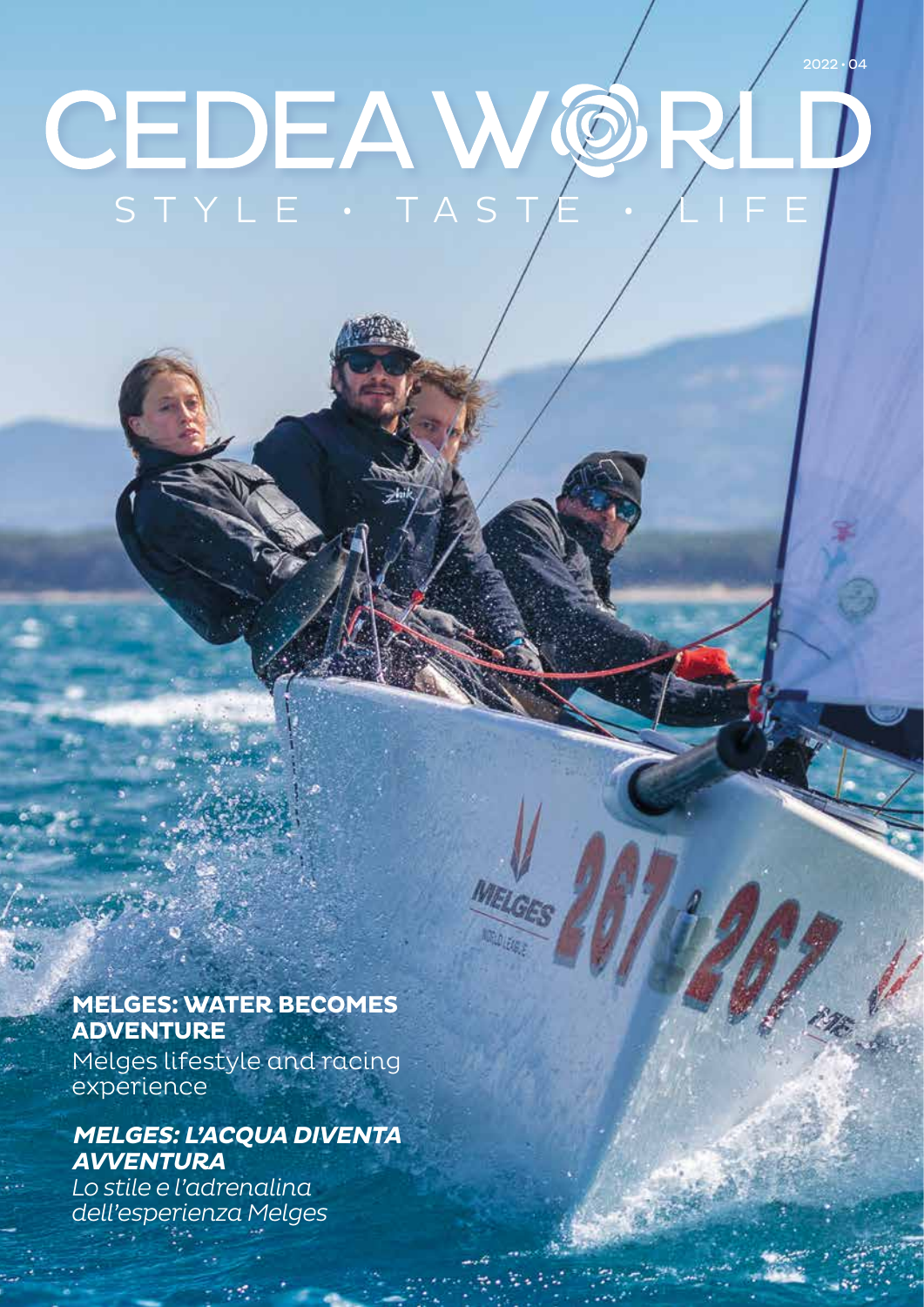## Melges is not just a Company: first of all, it's a Family name.

*Melges realizza imbarcazioni da competizione sin dal 1945. È un nome conosciuto in tutto il mondo: è semplicemente l'azienda leader nel settore, l'avanguardia nell'innovazione nautica. L'uomo dietro di essa è Harry C. 'Buddy' Melges Jr, considerato il più grande campione nella sport della vela. Figlio di Harry Sr., è cresciuto sempre immerso nel business di famiglia, divenendo lui stesso un velista ai massimi livelli: può vantare infatti una serie di titoli e medaglie davvero impressionante. L'attitudine alla vittoria è una caratteristica di famiglia che distingue anche l'azienda. Essa si è sempre distinta per il suo eccezionale impegno nella ricerca dell'innovazione, raggiungendo obiettivi senza precedenti, sempre con devozione, generosità, perseveranza e passione.*

*Come leader mondiale per i prodotti e servizi nella vela, Melges organizza e gestisce numerose competizioni ed eventi di vela, in collaborazione con i migliori Yacht Club, partner e sponsor.* 

*Dal 2020 Melges sceglie Cedea, L'Acqua Minerale delle Dolomiti, come partner ufficiale delle sue regate ed eventi e come parte del suo stile.*











Melges has been making performance sailboats since 1945. Their name is known worldwide: it's simply the leading company in the business, the forefront of sailing innovation. The man behind it is Harry C. 'Buddy' Melges, Jr., considered to be the greatest sailor in the sport of sailing. Son of Harry Sr., he grew up being involved in the family boat-building business becoming himself an outstanding sailor, boasting an impressive collection of championship titles and Olympic medals. The winning attitude is in fact the base of the Melges family and so it's the company: it's always been exceptionally committed to innovation, achieving unprecedented results, beside remaining committed to devotion, generosity, perseverance and passion.

As the leading high performance sailboat supplier on the planet, Melges is also the organizer of numerous sailing sports events and competitions, in cooperation with the world's best Yacht Clubs, partners and sponsors.

Since 2020 Melges has chosen Cedea, the Mineral Water of the Dolomites, as partner in their races, events and style.

# *Melges non è solo un'Azienda: prima di tutto è il nome di una Famiglia.*



#### *Il Manifesto di Melges*

*"Nelle ultime tre generazioni abbiamo spinto queste barche oltre il limite. Attraverso confini e barriere linguistiche abbiamo superato sfide e concorrenti navigando in acque tempestose. Siamo andati oltre ciò che tutti pensavano possibile, raggiungendo obiettivi che non potevano nemmeno immaginare. Tutto perché sappiamo che la vostra barca non vi porta solo oltre il traguardo di una regata. Con essa costruite le vostre memorie, abilità e passioni. Uscite in acqua e spingete avanti".*

#### The Melges Manifesto

"We've spent three generations pushing these boats forward. Across borders and language barriers, past challenges, competitors, and through rough Ve've pushed past what people thought was possible and nto what they only could have ined. All because we know your boat takes you more places than ist across the finish line. So build your memories, your skill, and your passion.

Get out there. And push forward."